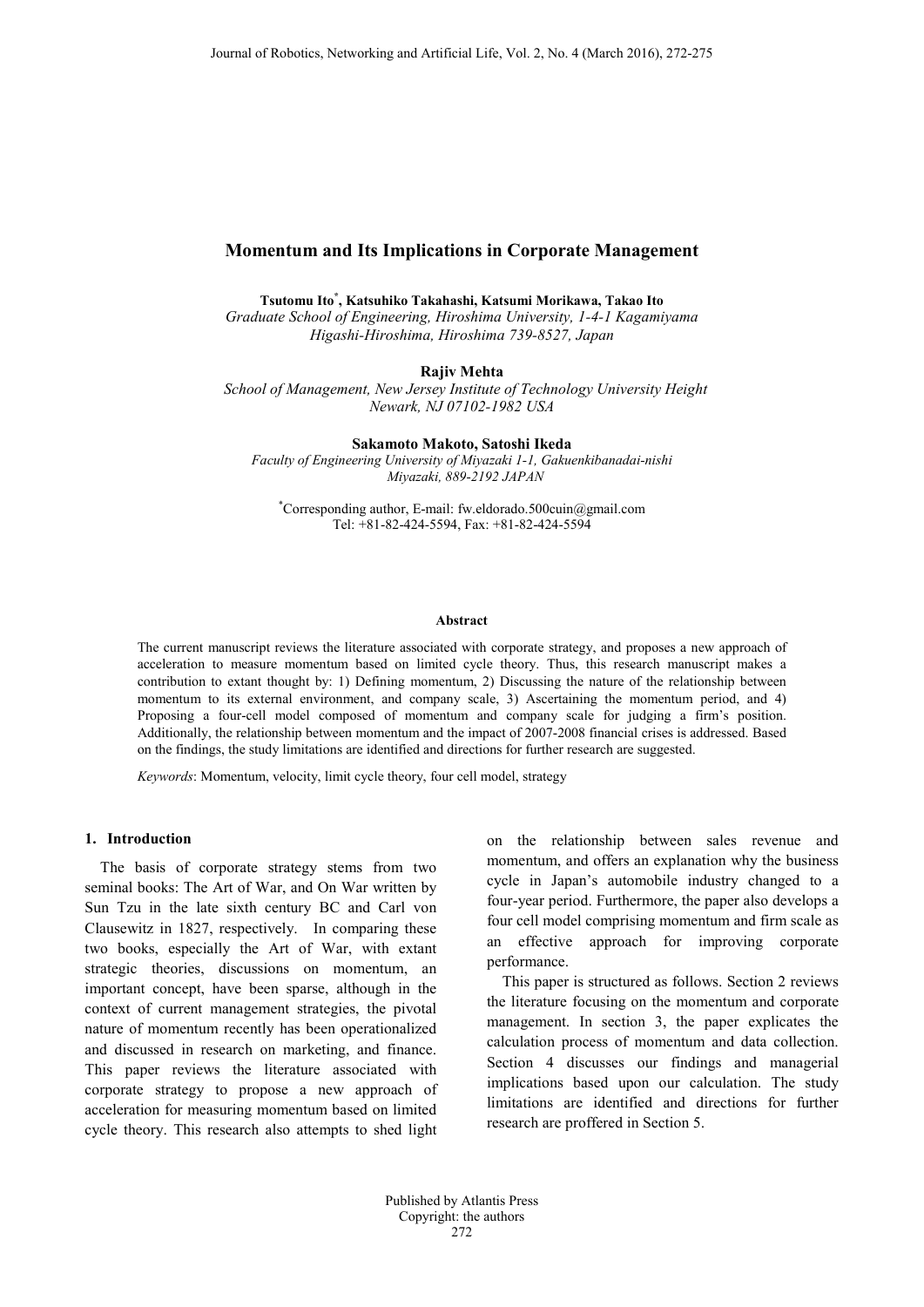### **2. Background**

Momentum is a term to express power, force and speed of organizational movement. The original description of momentum appears in Art of War written by famous strategist Sun Tzu. Indicating the importance of momentum at the beginning of his book, Sun Tzu famously asserts: It is important to "look for advantages when applying my principles and you will gather sufficient force to take on unforeseen situations. Force is tilting the balance of power to your side by gathering advantages" to win any battle [1, 01.11-01.12]. He continued to explain the meaning of momentum in chapter five as force. In this context, he asserts "the rush of torrential waters tossing boulders illustrates force. The strike of a bird of prey breaking the body of its target illustrates timing. Therefore, the force of those skilled in warfare is overwhelming and their timing precise. Their force is like a drawn crossbow and their timing is like the release of the trigger" [1, 05.08-05.10]. Furthermore, in analyzing the relationship between the momentum and war, Sun Tzu, posits "Those skilled in warfare seek victory through force and do not require too much from individuals. Therefore, they are able to select the right men and exploit force. One who exploits force commands men into battle like rolling logs and boulders. Logs and boulders are still when on flat ground, but roll when on steep ground. Square shapes are still, but round shapes roll. Therefore, those skilled in warfare use force by making the troops in battle like boulders rolling down a steep mountain. This is force" [1, 05.16-05.18].

It is widely acknowledged that military strategy forms the basis of corporate strategy. But in the strategic management literature, surprisingly there is no theoretical description nor application of momentum, which plays an important role in the performance of business activities. An on-line browse of the term "strategy momentum" (in Japanese) yielded approximately 932,000 hits which suggest that it obviously is an important concept in corporate strategy.

Momentum expresses a force or speed of movement. In this paper, momentum is defined as a force or impetus of firms to maintain firm's development durability in certain period. Why is momentum becoming more and more important? A possible explanation is that inherent uncertainty is in-built within the dynamic, high-speed global economy. With the high rate of innovation, the speed of decision-making has become a condition for successful performance.

In 1995, as a new method applying business to U.S. army logistics, velocity management focused on improving the speed and accuracy with which materials and information flow from providers to users. Meanwhile, velocity management is an emergent scientific field that conflates army' operations and business together to reflect the new realities of the global environment. Mourier observed that velocity management is decision making at speeds consistent with today's competitive environment and technology [2].

It is noteworthy that momentum has been the subject of study in finance and marketing. Momentum in stock and securities is used to illustrate that their price is more likely to keep moving in the same direction than to change directions. In technical analysis, momentum is considered as an oscillator and is used to help identify trend lines. It is the empirically observed tendency for rising asset prices to rise further, and falling prices to keep falling. One of the important achievements in finance is that stocks with strong past performance continue to outperform stocks with poor past performance in the next period with an average excess return of about 1% per month [3].

However, to our best knowledge, this is the first work that shows how to calculate momentum using velocity for corporate strategy. The basic reasons why we have to calculate momentum using limit cycle theory because the global economy is becoming increasingly uncertain and most of the corporate behaviors are non-linear. This body of thought is important as it will help increase our understanding and provide guidance that strategic management practitioners can use to increase organizational performance. Thus, this study addresses the paucity in the strategic management literature and makes a contribution to the filed by being the first, initial, investigation that illustrates how to measure momentum using velocity, and its observed importance for corporate strategy.

# **3. Measurement and Data Collection**

In this section, previous studies have showed that chaos, which is generally described as a disorder state, is driven by deterministic nonlinear processes, such as hydraulic flow and astronomical phenomena. Findings in physics and biology have discovered some examples of chaos. For example, Tsuda et al, found a chaotic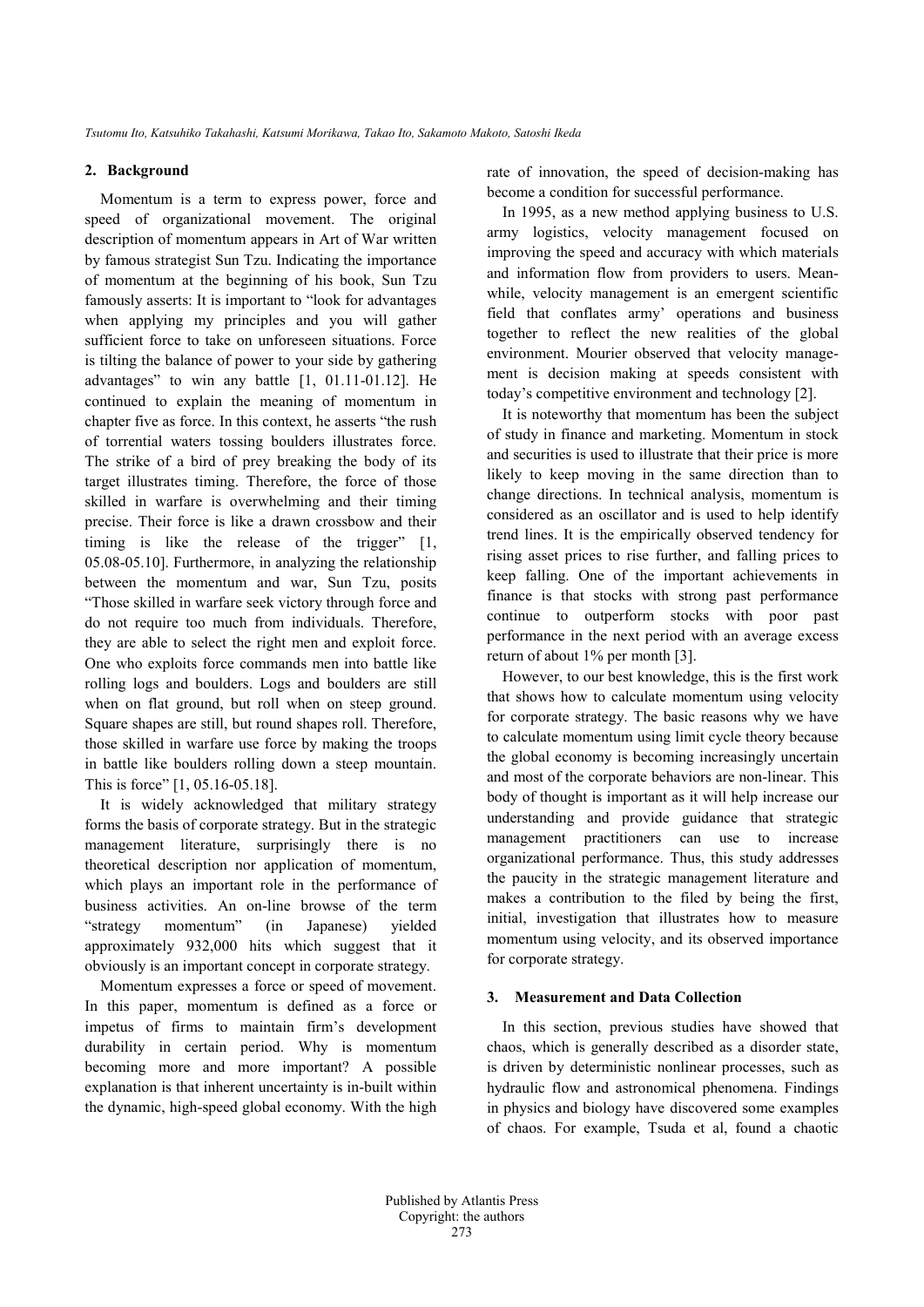pulsation in a finger's capillary vessels in normal subjects and psychiatric patients, as well as cardiac chaos [4].

Additional research illustrated that chaotic movement is not only applicable in physics and biology, but also in sociology and management science. For instance, Priesmeyer and Baik proposed a new method to discover the pattern of chaos in 1989. They noticed that organization have characteristics limit cycle like the human heart. They indicated "Company data tend to adhere to an attractor as they collect their quarterly sales and drive their quarterly profits. One can almost hear the organizational heartbeat pounding out 'Quarter 1, Quarter 2, Quarter 3, Quarter 4'" [5]. Furthermore, Ito and Sakamoto shed light on the nature of the relationship between economic development and the velocity history of the typical companies in Japan [6].

Because most of the behaviors of the firms are nonlinear, momentum should be calculated based on complex systems theory. In this paper, momentum is conceptualized as a force that composed of sales and profit movement, and is calculated based upon limit cycle theory because of its non-linear movement.

In order to calculate and assess the impact of momentum on corporate performance, data were collected from 35 selected companies, including 10 car makers and 25 parts suppliers. In order to understand the impacts of the Lehman shock on momentum, the data includes sales and profit from 2003 to 2013.

### **4. Discussions and Analysis**

The t in Momentum equation may vary depending on different analysis proposed. For instance, one-year momentum is calculated when t is equal to 1, and two-year momentum is calculated when t is equal to 2. To understand the movement of the momentum within a short period, one-year momentum is calculated as below.

All momentum looks very stable except the period from 2007 to 2010. As a well-known fact, 2007-2008 financial crisis resulted from subprime lending practices. The prospects of Japan's economy are unpredictable and the sales of new decreased. The unstable momentum could be considered as a reaction of the financial crisis. Therefore, two conclusions are made based on observing Fig. 1. First, momentum is very sensitive to external changes. Another important fact is that momentum of Toyota increased in 2008, decreased in 2009, and recovered in 2010. Other car makers, such as Nissan and Mitsubishi, reacted similarly. Second, the financial crisis had an impact over three years on the Japanese car market. In other words, momentum could be considered as an effective index to calculate the environmental changes.



Fig. 1. One-year momentum of each firm (2005-2013).

Next, the multiple year momentum was calculated, which is illustrated in Fig. 2.



Fig. 2. 1-9 year Momentum of each firm (2005-2013).

In Fig. 2, Toyota is seen to have the biggest value for momentum over 9-years. The second is Honda, and the least is Mitsubishi. As time t becomes longer, momentum of a big scale company grows larger. The third conclusion is that the reaction is apparently pronounced if the scale of the company is large.

The momentum of big scale companies shows large change, but all the others show stable change or marginal change. The four-year momentum has the highest effect on the sales in Fig. 3. Our conclusion is that this research offers an explanation why the model change cycle in Japan automobile industry changed to a four-year period.